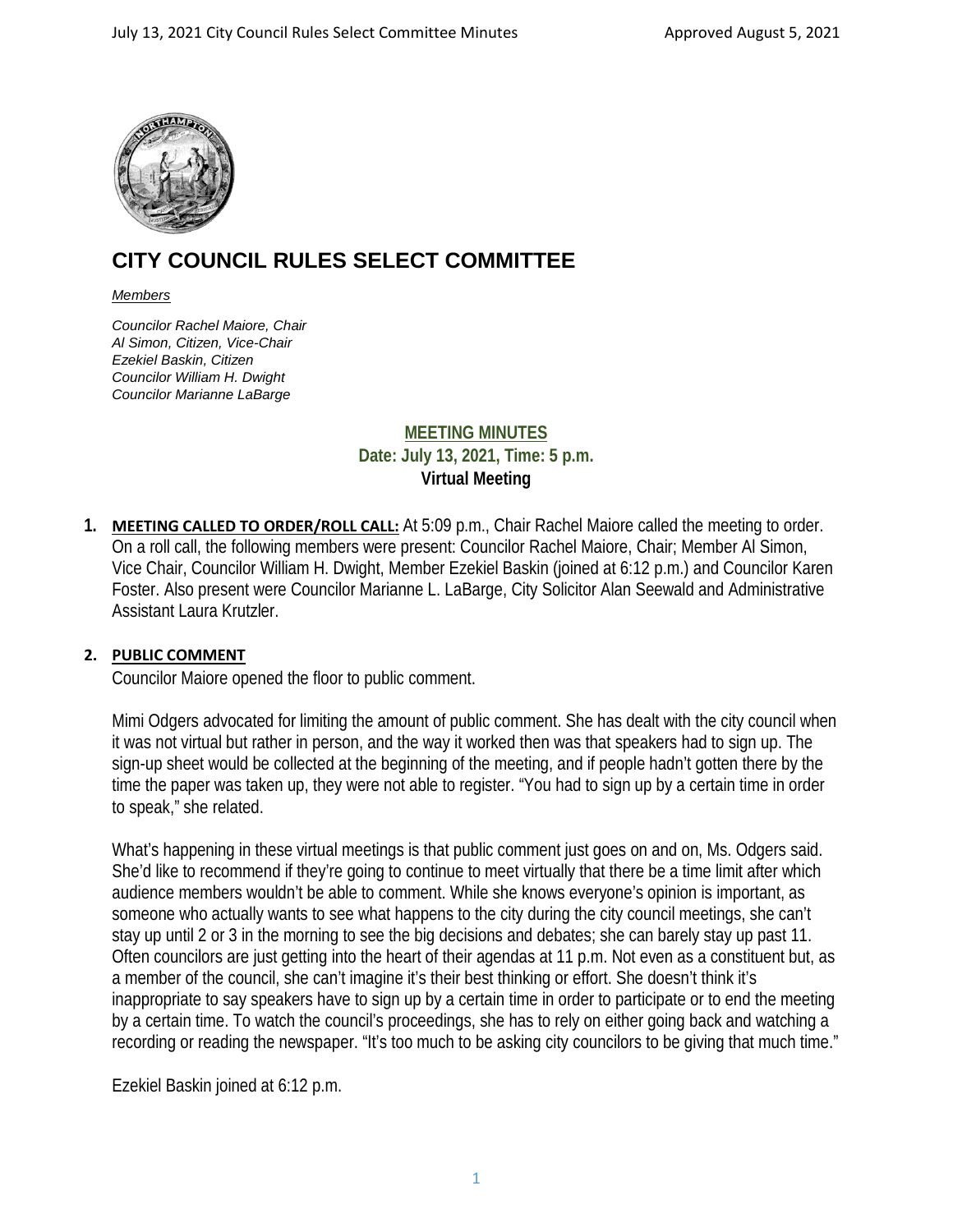Councilor LaBarge commented that, as a city councilor, they've had some seriously late council meetings - 3:20 a.m., 2:30 a.m., etc. She actually talked to their council president in regard to the many calls she has received from people in the city and Ward 6 to complain. "It is very, very unhealthy," she asserted. It is unhealthy for residents. A lot of them told her they could not stay up because they had to work in the morning. "Nobody can think from 7 o'clock until 2:30 or 3 o'clock in the morning." By the time the council meeting is over; "you're wired."

She thinks they need to look at open public sessions and put a time limit on them. She also thinks they should be setting a time to end council meetings. Being a councilor for quite a long time, the latest a meeting went in times past was 1:15 a.m. "Our responsibility as councilors is our agenda." They have taxpayers/residents who want to hear about zoning changes and they are not able to. She mentioned the hardship to department heads of being expected to make presentations after midnight, pointing to the recent example of Office of Planning and Sustainability (OPS) Assistant Director Carolyn Misch having to field questions about complicated zoning ordinances until 1:10 a.m.

She thinks they need to look at other cities that have open public sessions. Today she was told Deerfield only allows 15 minutes for public comment. She said she is going to do a little research on other cities.

### **3. APPROVAL OF MINUTES OF JUNE 28, 2021**

Councilor Dwight moved to approve the minutes of June 28, 2021. Member Simon seconded.

Member Baskin said he uses they/them pronouns rather than he/him, and Councilor Maiore said Councilor Dwight's name was missing in the first paragraph on the last page. Ms. Krutzler said she would make the changes. The motion passed unanimously 5:0 by roll call vote.

# **4. CONSIDERATION OF MODIFICATION OF THE FOLLOWING COUNCIL RULES:**

# **Rule 4.8 Public Comment**

Members engaged in an expansive conversation about the pros and cons of public comment. Some of the positive benefits cited were

- $\cdot$  including members of the public by giving them an opportunity to speak as well as listen
- ❖ amplifying voices that historically may not have been heard
- $\triangleleft$  allowing the public to speak on any topic
- giving people the ability to 'speak to power' or directly address elected officials
- providing an opportunity to address all members of an elected body at one time

The near-unanimous objection to extended public comment expressed is that it actually has the unintended consequence of limiting public access to the council's deliberations since, following hours of public comment, decisions on important topics often take place after 11 p.m. or even midnight.

The expanded public participation seen over the past year has been amazing and to her it's very important to continue to include members of the public, Councilor Foster commented. However, it isn't fair to any of them to ask them to make weighty decisions at such a late hour. The challenge is to be as inclusive as possible while still allowing them to get to essential council business, she suggested.

Member Baskin agreed important decisions being made at ridiculously late hours is not feasible or sustainable. They wondered if the time limit on individual comments could be reduced from three minutes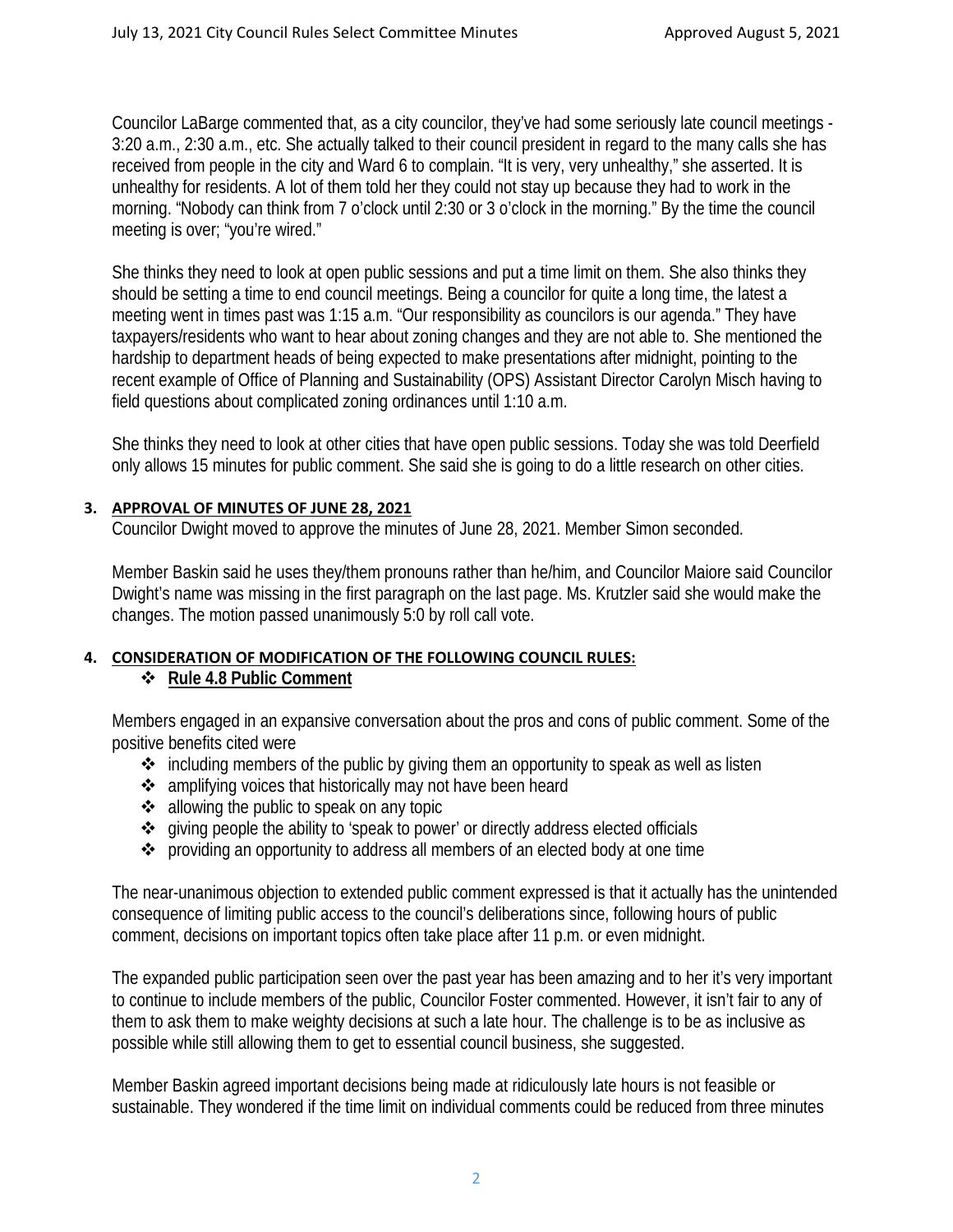to two, since their experience has been that people often ramble in the final minute. They are also frustrated by the rule that councilors do not respond to comments from the public, they shared.

Councilor Dwight reminded members that unique circumstances [a pandemic precluding convening in person] prompted this conversation. "We have to remember that the gist and the purpose and the intent of these meetings is to legislate," he stressed. Public comment is the opportunity to 'speak truth to power' if people are so inclined.

As far as responding to specific comments, Councilor Dwight shared some thoughts on why it can be problematic. Debate or discussion with the citizenry is not part of the legislative process because that opportunity is available by personal communication with councilors at other times, such as by phone or email or conversation in the community. It's actually part of the job for councilors to basically be available to buttonhole on any issue, he observed.

The biggest challenge is to provide fair and equitable access for the community to speak. A number of communities don't allow public comment, but once it is allowed, members have to be mindful of constitutional protections and the unlawfulness of limiting someone's speech. The challenge is to provide access and transparency while maintaining efficacy in their deliberations and function.

He agreed with Councilor Foster that this access point was previously unrealized and creates a level of engagement that is unprecedented. It affords an opportunity for people who otherwise have not been engaged. He is not sure they will get to other items on the agenda because this one is very complicated and has such an enormous impact, he concluded.

Vice Chair Simon offered several concrete suggestions:

- Having a one-hour time limit for public comment at every meeting
- $\triangle$  Handling public comment on a priority basis to Northampton residents. All residents should be allowed to speak first before any others speak.
- $\triangle$  Scheduling a special council meeting to accept more public comment on a specific topic when it becomes clear after an hour of comment that input on a particular item has not been exhausted. This would preserve the one-hour limit during regular council meetings while still allowing the ability of members of the public to have their say and allowing the council to accomplish its business.

His suggestion of scheduling a special meeting to accept public comment relates to the rule requiring two votes on a matter, Member Simon noted. While he doesn't think it's necessary for the council to vote twice, he does agree with the practice of announcing a topic for discussion at a prior meeting so the public can have a say before the council's final vote. The step of scheduling a special meeting could be taken when, on the first night a topic is discussed, the volume of public comment exceeds that time limit.

# *Subcommittee Format*

Councilor Dwight agreed those are excellent ideas but said that's exactly what subcommittees are for. Member Simon is absolutely right about two readings; the first 'reading' should be an announcement, not a vote. The rules include mechanisms to delay or postpone a vote or expand communication on a vote if it is recognized that there is significant community concern. The council has the option of referring an issue to a subcommittee if a need for more input and greater flexibility to recognize members of the public is determined.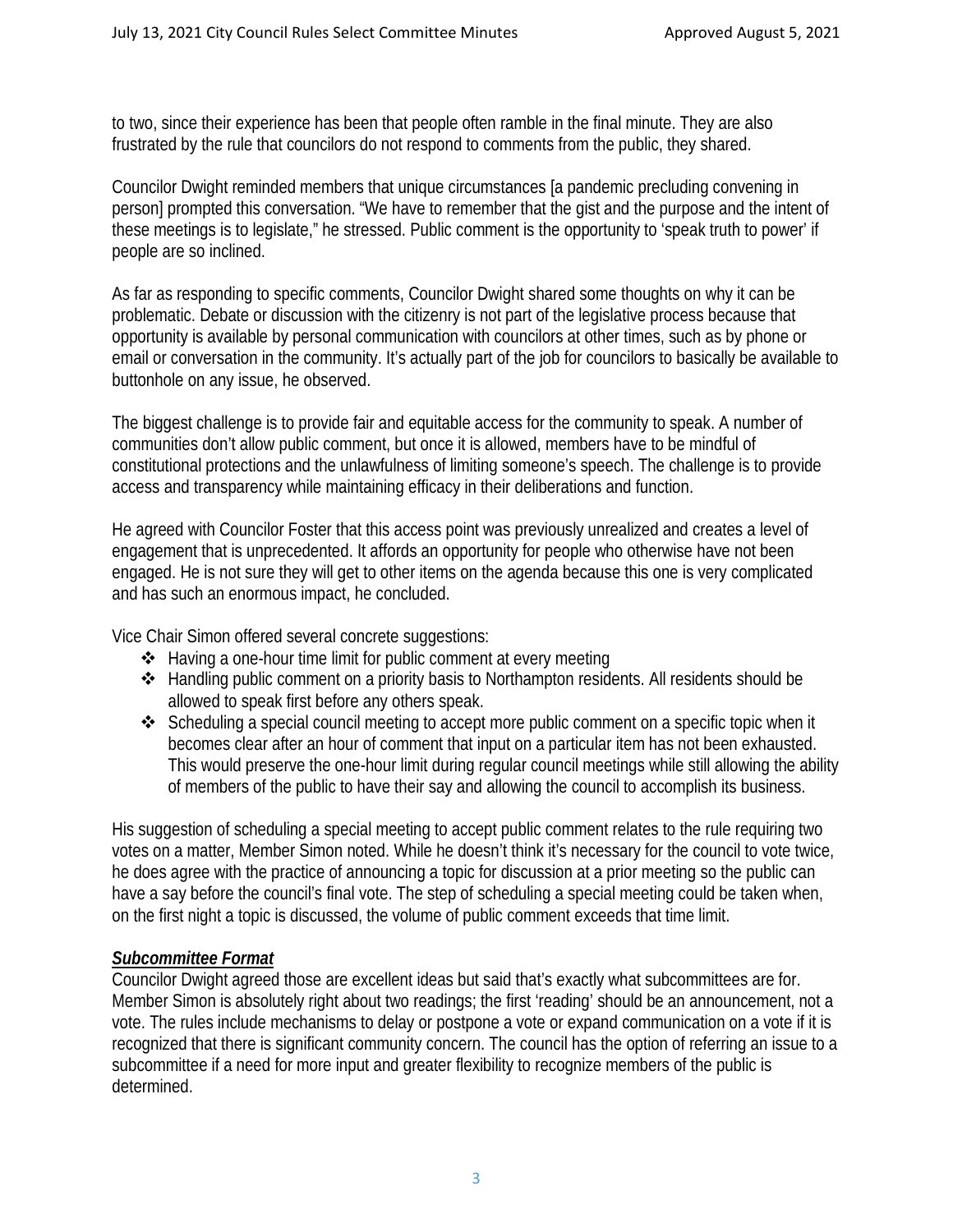Using police funding as an example, if the council had only one reading on the budget, they could refer this item to the Finance Committee or another committee for further discussion without other items. Rather than convene a special meeting, a subcommittee could do that.

Member Baskin said they think part of what makes public comment useful is that it allows people to address all of the councilors at once. Someone might not have time for separate conversations with each councilor as it is a lot more work to speak to each person individually. There is something important about being able to address the body as a whole. They would certainly be in favor of restricting comment to items on the agenda and in having comments on a particular item associated with the discussion. In other words, instead of having two hours of comment in the beginning, they proposed allowing people to speak on items as they come up on the agenda so the comments could be integrated into the council's discussion. Part of the frustration now is that none of the comments are specifically addressed.

Councilor Dwight confirmed it is possible to enfold public comments into the body of the meeting but noted that doing so presents its own challenges and complications.

All good points but, again, that's what can be done in subcommittees, Councilor Dwight reiterated. Subcommittee meetings are where you get granular and have those more synthesized discussions with give and take. The structure of meetings is such that regular council meetings are designed for members to deliberate and hear input and testimony. Subcommittees are for research and narrowing the focus. To Member Baskin's point, if the dynamic of what they appreciate is the give and take and engagement, that's more likely to occur in subcommittee meetings. If it took place in council meetings, they would go past 4 a.m. In his opinion, it would not be an appropriate way for a representative government to work.

Councilor Maiore said she loved the idea of the two-minute limit on individual comments. She asked the city solicitor to address why they don't respond to public comment.

There are several reasons, Attorney Seewald stated. As a practical matter, it is the public's chance to speak, not the council's. Because they have an open public comment session with no rules, speakers are going to get off on topics that are not on the agenda. If more than one councilor responds, it becomes a fullfledged debate on something that's not on the agenda. Also, people can talk about public employees without the employee being present. It opens the door to so many problems. It runs the risk of violating the Open Meeting Law (OML) at some point but he thinks it is primarily giving the public the chance to speak.

Member Baskin said they are not in favor of keeping public comment on any topic but think it should be limited to items on the agenda.

They liked the way Councilor Dwight was presenting the format of subcommittees, Members Baskin added. If members of the public should be coming to subcommittees to have granular, detailed conversations, why aren't they? He wondered. What's stopping that from happening?

They voiced the perception that people are not as clear about the workings of the committees. They were really surprised when they went to a subcommittee meeting and were given more space to speak. To an outsider, the assumption may be that it's going to be just like the council meetings. If there's a different structure for subcommittees, that could be clearer. They are curious about the way the Finance Committee is nestled into the council meeting because a lot of the things people might like to speak about are within the Finance Committee meeting. They don't see that committee functioning in the way Councilor Dwight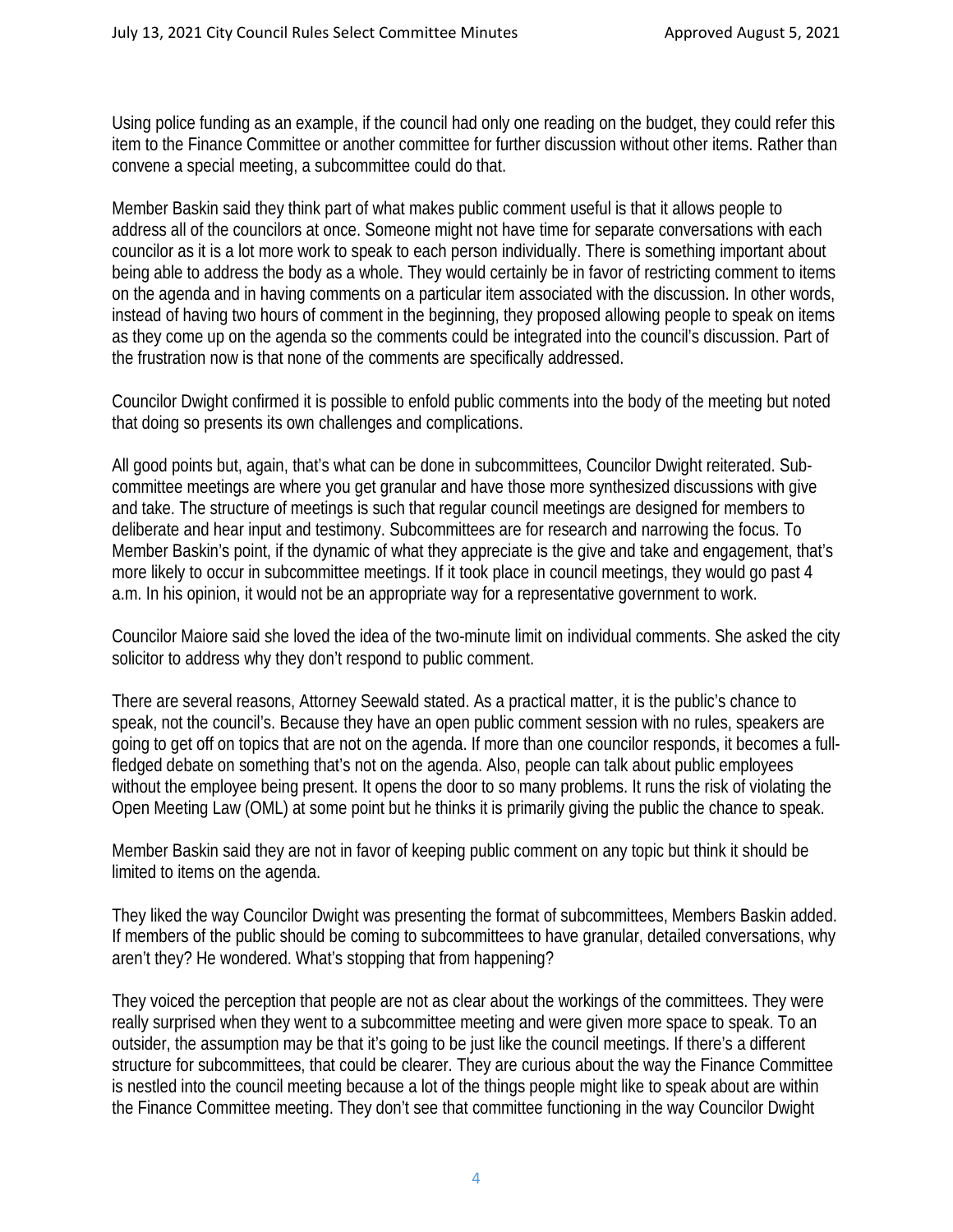described. Since that is the only one visible, it presents the appearance that there's going to be even less opportunity for engagement.

He is sort of an absolutist about the idea of public comment, Member Simon volunteered. He thinks any citizen should be able to speak to their elected officials about anything they want. The issue about speaking to something on the agenda really wouldn't have saved any time in the most recent circumstance. It is one way elected officials are able to gather information about a decision to be made or the job they are doing. He thinks there's a way to handle it that allows citizens the right to petition their government and also allows the government to get the job done in a timely manner.

However, to put this in some legal context, it's exactly the opposite, Attorney Seewald interjected. The law expects councilors to have that interaction with their constituents before getting to the meeting. There are seven days in the week to contact your councilor, and the law carves out one period in the life of a council in which no one has the right to speak to a councilor, and that's at the meeting. The Open Meeting Law (OML) specifically says that no one has the right to speak at any public meeting unless recognized by the chair. It's exactly the opposite of what Member Simon just said. "Just understand this is swimming upstream against the OML." A public hearing is when the public has the right to speak; not when legislation is being done.

A public hearing is a convened event at which the public – anyone - has the right to address the decisionmaking body on the issue being decided. It's not an opportunity to get up and sing a song or recite a poem. A meeting on the other hand is the opportunity for the body to take what they've learned outside in the world and discuss it amongst themselves. When they open the floor to public comment, they can't stop someone from using foul language or defaming someone unless they have rules in place. The way it is right now, there is no way to prevent anybody from saying almost anything once they are recognized. Attorney Seewald confirmed that the slur was allowed in general public comment.

Councilor Foster expressed her understanding that, as of now, they do not have rules limiting speech but they could as a committee recommend rules prohibiting racialized language.

They would not be able to start defining vulgar language, Attorney Seewald clarified. He referred to a case out of Framingham where the School Committee was preventing people from saying certain words. "You've opened the first amendment forum," he advised. Council meetings are not first amendment forums until they've opened them; they're exactly the opposite of first amendment forums. "When you open them, you open the floodgates."

Can you limit it to items on the agenda? Probably. Can you limit it to items within the jurisdiction of the body? Probably. Anything that would smack in any way of regulation based on the content of the speech what is said - as opposed to the time, place and manner of the speech [is prohibited], he counseled. "You can regulate the time, place and manner but you can never regulate the content."

Member Simon asked the solicitor what the point of that distinction was.

He [Member Simon] wanted not to limit the topics which could be addressed and the OML does just the opposite, Solicitor Seewald responded. The OML envisions that councilors' engagement with constituents happens outside the meeting and that, once at the meeting, councilors conduct the business of the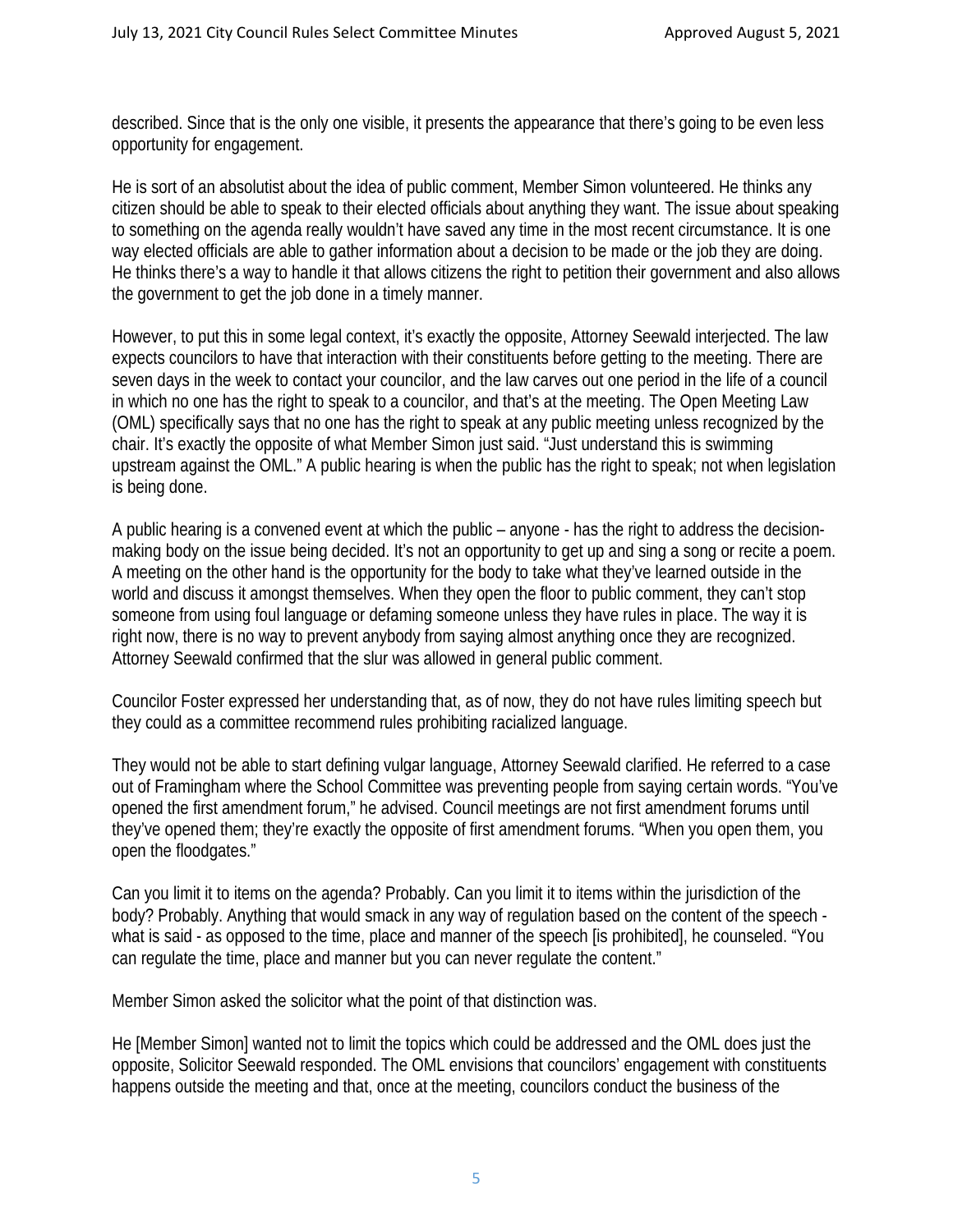meeting. The broader the access to councilors at the meeting, the more outside the expectations of the OML public comments becomes, he elaborated.

The charter mandates the city council to have a period of public comment; although it provides that the council may promulgate rules to regulate this period as deemed appropriate, Member Simon reminded.

In response to a question from Councilor Foster, Attorney Seewald confirmed that, theoretically, the council could adopt a rule to limit comments to Northampton residents.

Councilor Dwight said this is why he recommended establishment of this committee. "It's better to have rules in place before you guys convene again," he noted. Defining the edges of public comment is a perfectly reasonable and sensible way to approach this. He's open to any and all suggestions; whether it's specific to agenda items, specific to residents, specific to time, etc.

Subject to technology and Attorney General rulings, she would support remote participation in public comment moving forward, Councilor Foster affirmed. She thinks it has produced opportunities to engage that she would want to hold on to. She knows people who would not be otherwise be able to participate.

Regarding the sign-up requirement, speaking to council is an intimidating process, she observed. She thinks if sign-ups were to end before the meeting, it would inadvertently box out those who are not as familiar with the rules for participation. She thinks they would inadvertently really limit engagement if that were a direction they took.

Interestingly, he is not a fan of remote public comment, Member Simon admitted. "I think people should show up just as the council should get back together again."

If others did want to hang onto some kind of remote access, he would insist that the cameras have to be on. He thinks people should be seen in the context of a public meeting and be required to identify themselves rather than remaining anonymous. Ultimately, councilors have to decide whether they are going to leave [public comment] open-ended or they are going to limit it. "I would hope you would limit it."

Member Baskin agreed with Councilor Foster that remote participation in public comment has led to a significant shift in the number of people with access to participation. Being able to show up in council chambers at 7 o'clock on a Thursday is just not an option for some people.

They also agreed with Member Simon's point about anonymity. This raises the question of how rules are to be enforced since the rules already require people to identify themselves and yet some don't comply.

As a rule, the presiding officer is given fairly wide latitude to enforce compliance, Councilor Dwight related. As the solicitor mentioned, not all of it is truly enforceable.

Members briefly discussed the complexity of moderating meetings conducted by Zoom. Councilor Maiore suggested the possibility of someone needing to help the administrative assistant and presiding officer if the council goes to a hybrid meeting with both in-person and remote participation. "I think it's going to get even more unwieldy if we have two types of comment coming in."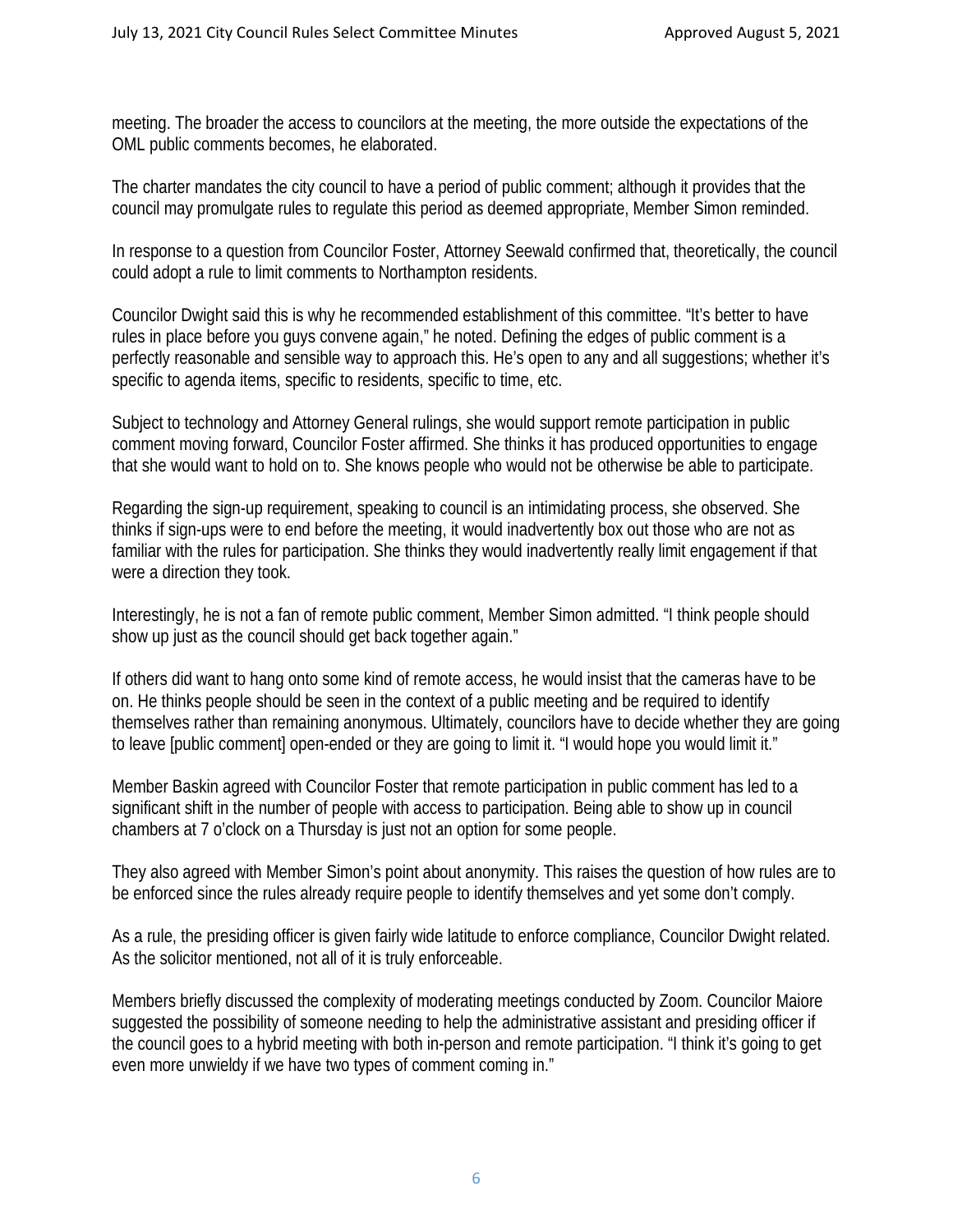Councilor Dwight said he thinks it's appropriate to have IT Director Antonio Pagan come speak to them to explain logistical and technical considerations. Dan Cannity's day job is also doing hybrid participation, Councilor Maiore said.

This very afternoon, the Mayor, Chief of Staff, Council President Sciarra, Antonio, and Central Services Director David Pomerantz met to talk about the logistics and feasibility of hybrid remote/in-person meetings, Attorney Seewald reported. They just started that conversation today, and some things need to be investigated before they get back together.

She had a brief back and forth with Northampton Open Media Director Al Williams, and he was at that meeting, Councilor Foster added. He also offered to come and talk to them.

He is actually of the opinion that not all of these issues have to be resolved by the work of this committee, Member Simon volunteered. They could simply say public comment can either be taken in person or by electronic means. To him, the question is how long they want public comment to go. They could get into details of how it is conducted later on.

The presiding officer is always going to have to deal with curve balls like someone exceeding their allotted time or using profane language. The feasibility [of remote public comment] shouldn't delay the ability of the committee to decide how much public comment to allow and how people can participate, he noted.

At 7:23 p.m., Councilor Maiore said she was hoping to wrap up the meeting by 8 p.m.

# *Process*

The rules committee will vote on recommendations to be considered on by the new council to be seated in January; the committee will not make the actual changes, Councilor Dwight explained.

Members discussed how to proceed. Councilor Dwight recommended not making recommendations yet but instead focusing first on other items identified as important. By the end of their session, they will start to get a sense of what recommendations are the most viable. If they were to vote on a recommendation now they would find toward the end that it didn't make much sense in light of other rules, he suggested.

However, Councilor Foster wondered if they might want to have a draft list of working recommendations so as not to have to keep coming back to topics already covered.

Member Baskin said he thought it would be helpful to keep a running list of recommendations.

There seems to be a common objective; namely, to limit the time of public comment, whether by limiting the time allotted to each speaker, reducing the overall comment period, requiring speakers to sign up or limiting people to topics on the agenda, Councilor Dwight said. He recommended defining a prescribed amount of time to allot to public comment at the beginning of the meeting and also requiring sign-up, since this would limit the number of people eligible to speak based upon a non-subjective standard.

# *Time Limit on Public Comment*

Members took turns expressing opinions on the appropriate amount of time to allow for public comment.

Councilor Foster said she is between an hour and a half and two hours.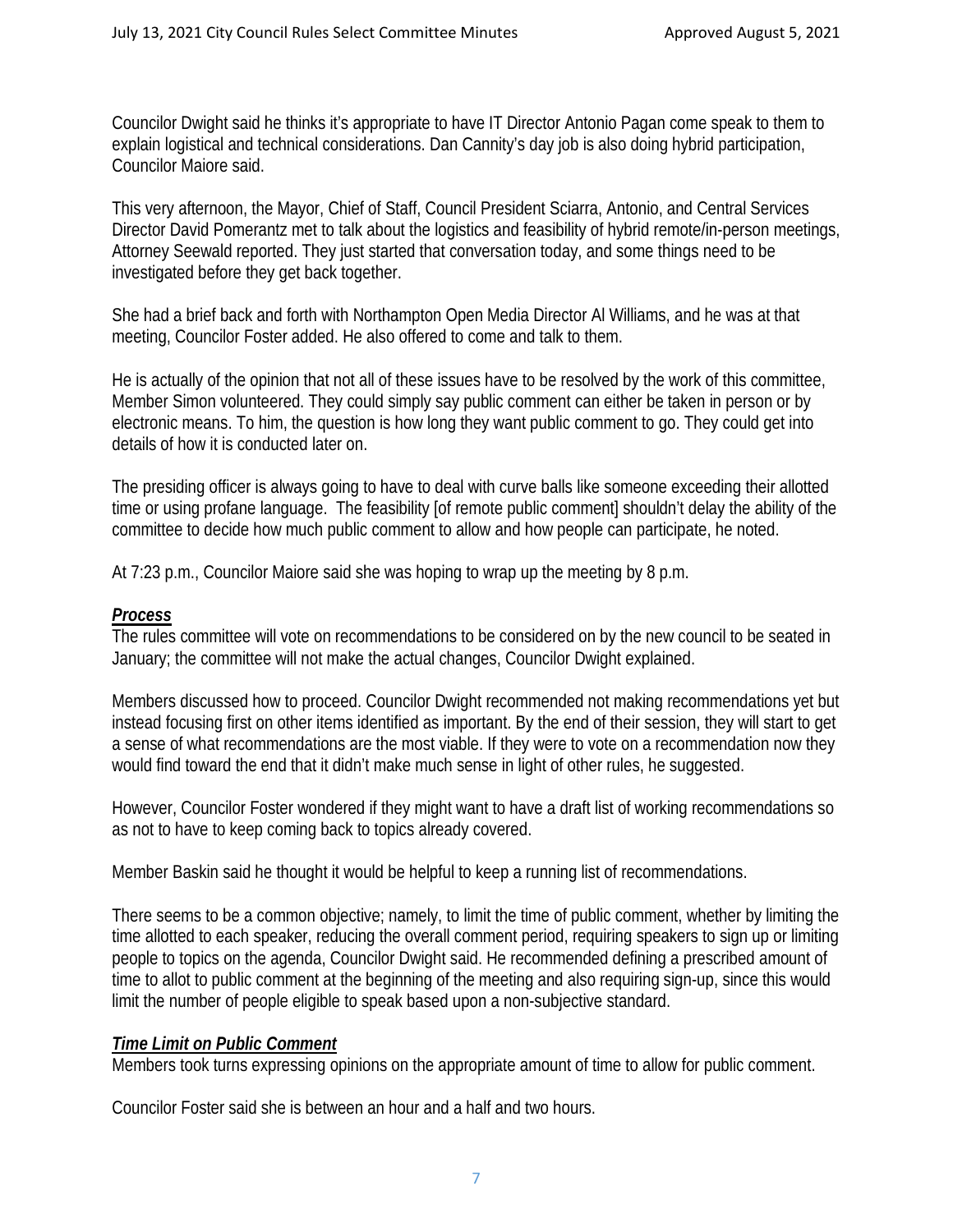Member Baskin said they are not sure of the amount of time because it depends in part on what else can be done to reduce the length of the meeting. Reducing public comment is part of it but there are also other extraneous things that happen during the meetings, like 2nd readings. They do like limiting the time and think an hour and a half to two hours might be right. They do not like the sign up as they do not think how early someone gets there is a particularly equitable measure. . . They proposed an hour and a half to two hours overall time, two minutes per person, no restrictions on residency, and limiting comment to topics on the agenda.

Member Simon suggested coming back strictly to the issue of total time they want to allow for public comment, since this is essential. . . He thinks they should resolve the issue of length of public comment before getting into the rules of public comment.

Councilor Dwight said he agrees with a one-hour limit. Two hours puts them at 9 o'clock. He mentioned the fact that public hearings are all scheduled at 7 p.m., so having two hours of public comment leads to scheduled hearings not starting until 9 or 10, which is problematic.

The council would have the discretion to suspend rules to allow further public comment if necessary, he pointed out. A two-thirds majority has to approve the suspension of any rule.

Member Baskin said they would be in favor of shifting public hearings to occur before public comment since there is no reason people present for a public hearing should have to sit through hours of comment. They would be in favor of putting public hearings up front.

There is precedence for the presiding officer to move an item up on the agenda if there is a demonstrated level of interest, Councilor Dwight noted.

Councilor Maiore said she would also like to have a conversation about the start time of meetings because a half hour earlier would make a big difference.

Member Simon noted that two members are in favor of one and a half to two hours and two in favor of one hour. They are very close to coming up with a recommendation. Councilor Maiore is the tie-breaking vote.

Councilor Foster said she would be willing to shift back to an hour with the understanding that the council could suspend rules to allow more public comment. She said she also agreed with putting public hearings before public comment.

Councilor Maiore said she would support one hour for public comment and two minutes for individual comments.

Attorney Seewald expressed discomfort with the idea of suspending rules to allow public comment to continue since he doesn't want a situation where the statement someone is preparing to make in any way influences the decision of the council to suspend rules. They have to be very careful not to open the door to consideration of the content of someone's comment.